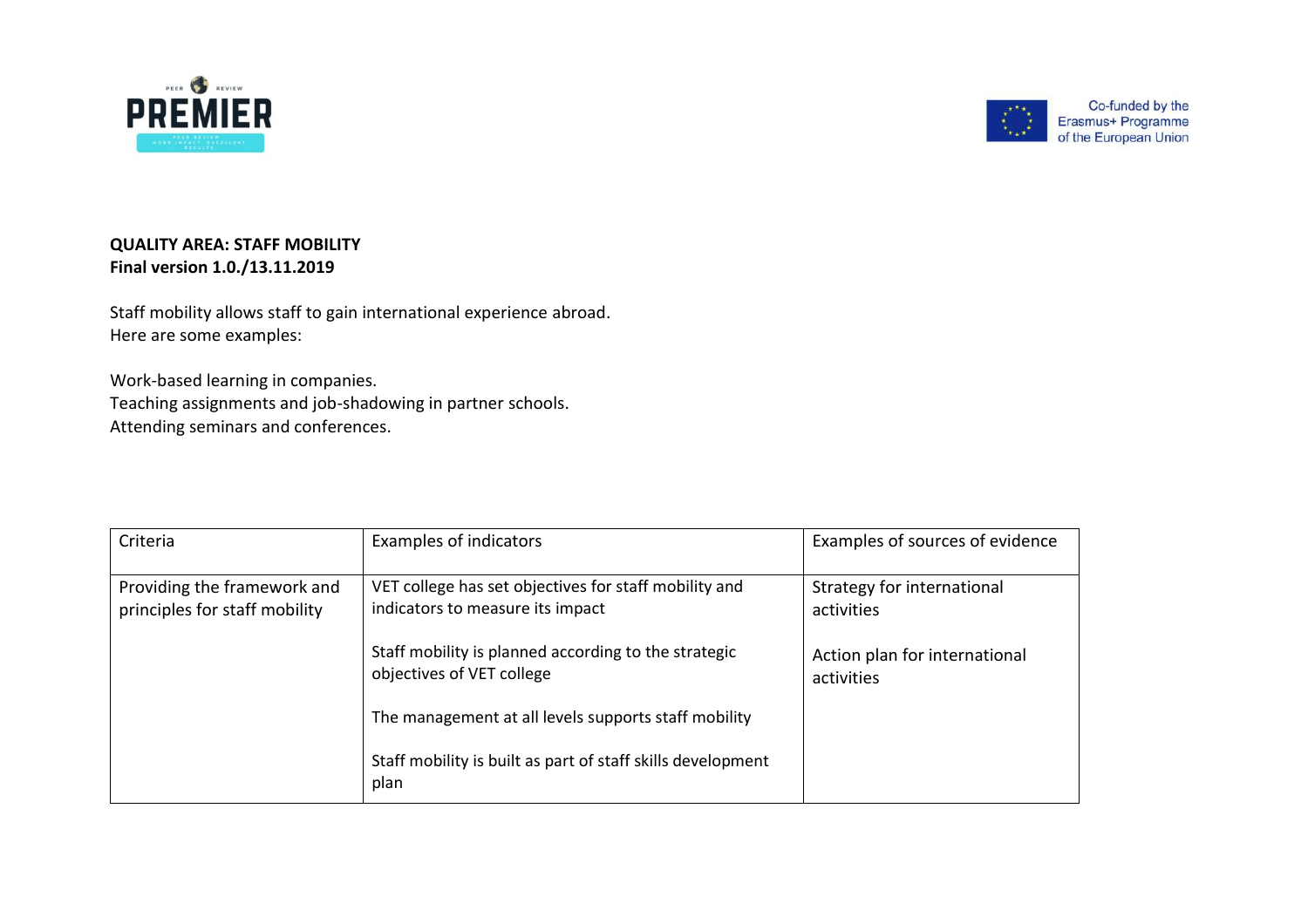



|                                                             | VET college uses both external and internal funding for<br>staff mobility<br>Sustainable development goals are considered in all the<br>phases of staff mobility                                                                                                                                             |                                                                                     |
|-------------------------------------------------------------|--------------------------------------------------------------------------------------------------------------------------------------------------------------------------------------------------------------------------------------------------------------------------------------------------------------|-------------------------------------------------------------------------------------|
| <b>Building and maintaining</b><br>sustainable partnerships | VET college identifies key partnerships for staff mobility<br>in different fields<br>Tasks and responsibilities between sending and<br>receiving partners have been agreed<br>Staff mobility is based on mutual trust and agreements                                                                         | Memoranda of Understanding                                                          |
| Implementation and<br>development of staff mobility         | VET college has a process of staff mobility<br>Staff mobility process is transparent and enables equal<br>participation<br>VET college has an action plan for safety and<br>emergencies and everyone participating in staff<br>mobility is familiar with it<br>Staff is involved in planning and preparation | VET College guidelines for staff<br>mobility.<br>Erasmus+ guidelines<br>Safety plan |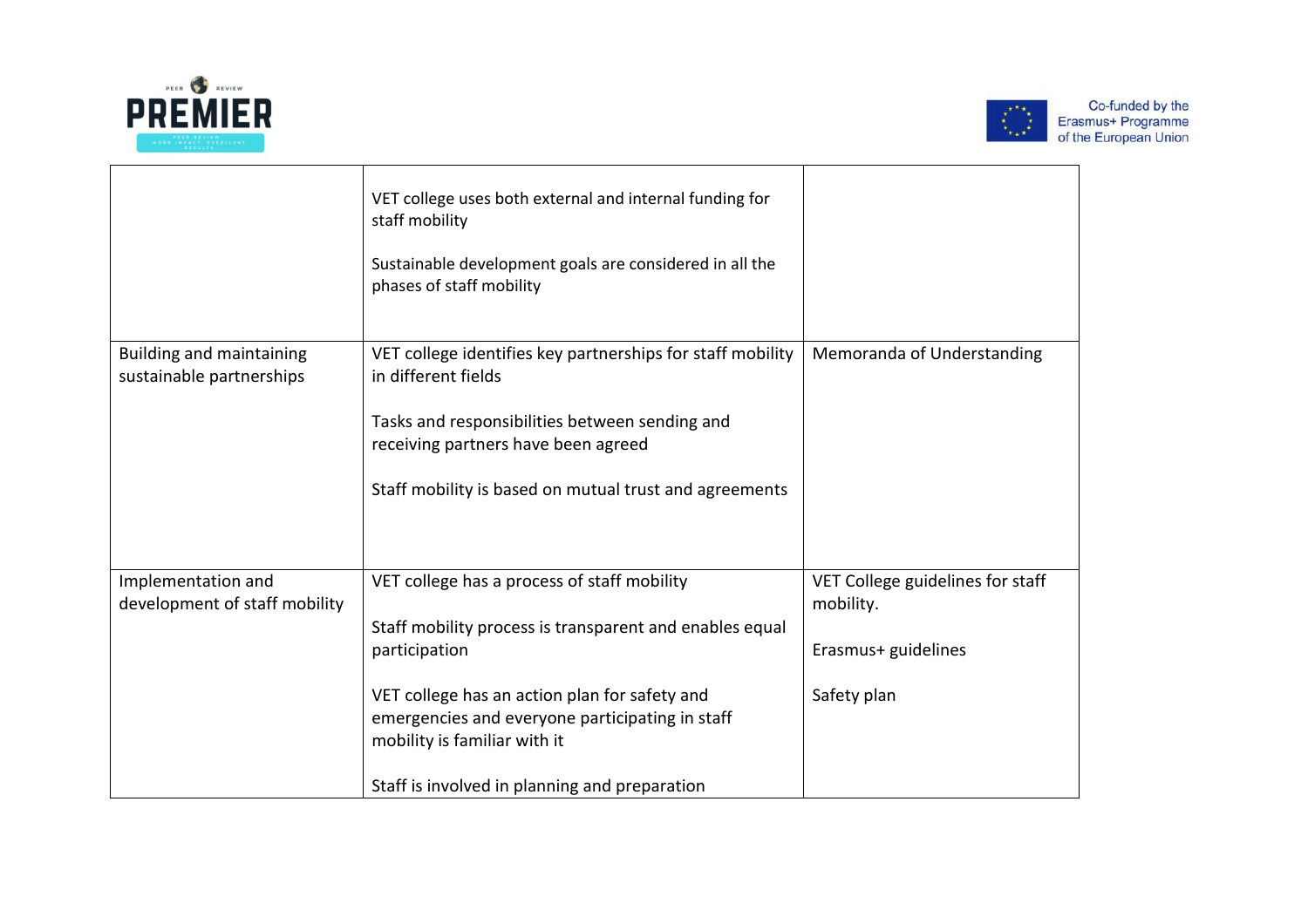



|                                                       | VET college coaches the staff during the whole mobility<br>process                                               |                 |
|-------------------------------------------------------|------------------------------------------------------------------------------------------------------------------|-----------------|
|                                                       | VET college develops and maintains the international<br>competences of its staff                                 |                 |
|                                                       |                                                                                                                  |                 |
| Information and<br>communication on staff<br>mobility | Communication between partners has been planned<br>and is fluent                                                 |                 |
|                                                       | VET college collects and disseminates the experiences<br>of staff mobility to the management, staff and partners |                 |
|                                                       | Participants report their mobility according to the<br>guidelines of VET college                                 |                 |
|                                                       | Good practices and experiences gained from mobility<br>are disseminated and used in VET college                  |                 |
| Evaluation of staff mobility                          | Staff mobility feedback is part of VET college's feedback<br>system                                              | Evaluation plan |
|                                                       | Staff mobility is evaluated in accordance with VET<br>college's strategy and quality management guidelines       |                 |